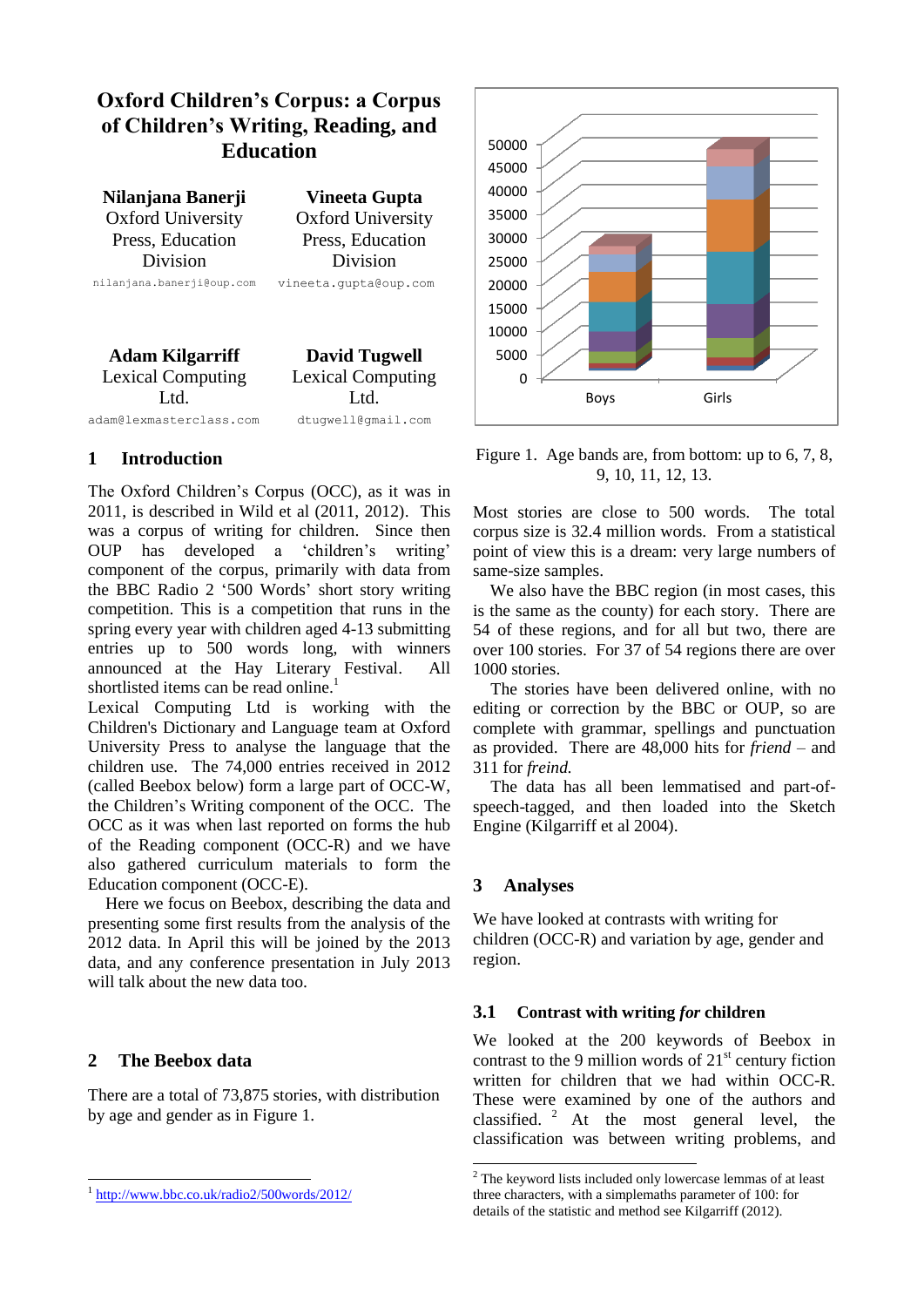themes. The writing problems included uncapitalised names, missing apostrophes (*cant, wont)*, hyphens (*hearted, haired, headed)* and inter-word spaces (*anymore, aswell, infront*) as well as spellings (*whent, thay, solder* for *soldier, minuet* for *minute, cheater* for *cheetah*).

 More interesting were the themes that children wrote about notably more than adults writing for children:

### **Scary stories**

- o *creepy creaky croaky dreaded foggy ghost gloomy graveyard haunted mansion misty mysterious petrify scared scary spooky undead vampire zombie*
- **Traditional**
	- o *pixie elf genie goblin leprechaun gnome*
	- o *prank potion robber*
- **People**
	- o *mum mummy mom dad daddy auntie grandpa grandma*
- **Space/war**
	- o *alien asteroid astronaut galaxy portal rocket spaceship teleporter*
	- o *ammo ninja sniper spaceship teleportal*
	- o *airport*
- **Animals**
	- o *cheetah dolphin hippo kitten ladybird panda penguin squirrel zebra*
	- o *unicorn*
	- o *bunny teddy*
	- o *woof meow tweet* (what birds do)
	- o *vet zoo*
- **Food**
	- o *candy cupcake coke marshmallow*
- **Jewels**
	- o *diamond emerald gem locket necklace*
- **Other nouns**
	- o *clown diary bully snowman*
	- o *gymnastics karate sleepover medal*
	- o *foster orphanage*

These (but for the scary ones) were largely nouns. There were also:

- **Adjectives**
	- o *adorable adventurous bouncy comfy fluffy ginormous horrific horrifying humongous magical sparkly stormy super wrinkly yummy*
- **Adverbs**
- o *extremely happily luckily speedily unfortunately worriedly*
- **Verbs**
	- o *cuddle investigate sprint stroll stutter unpack wake*
- **Other:**
	- o *(*ding*) dong phew*
	- o *bye okay soo*

## **3.2 Gender**

The gender analysis is somewhat painful.

Girls in contrast to boys

- **Romance**
	- *blush boyfriend cheek cuddle darling hug kiss snuggle sweetheart sweetie wedding xxx*
- **Horses**
	- *canter chestnut groom mane neigh pony riding stable unicorn*
- **Nature**
	- *butterfly cherry daisy flower kitten lilac lily petal poppy rainbow rose*
- **Dance**
	- *ballet chorus dance*
- **Adjectives**
	- *adorable beautiful cute dainty delicate flowery fluffy glittery gorgeous hazel pink silky sparkly rosy*
- **Traditional**
	- *diary fairy locket maid pixie mermaid*
- **Hard stuff**
	- *cancer comfort cope fault foster upset*
- **Textures/clothes**
	- *cardigan stroke (v) velvet ribbon silk silky skirt*
- **People**
	- *daddy daughter lady princess sibling sister twin*
- **Food**
	- *candyfloss bun(1)*
- **Hair and beauty**
	- *bun(2) glossy wavy blonde curly plait makeup necklace*
- **Pronouns**
	- *her hers herself she*
	- **Other**
		- *doll giggle girl girlie pink soo sparkle sprinkle teddy skip sleepover shyly*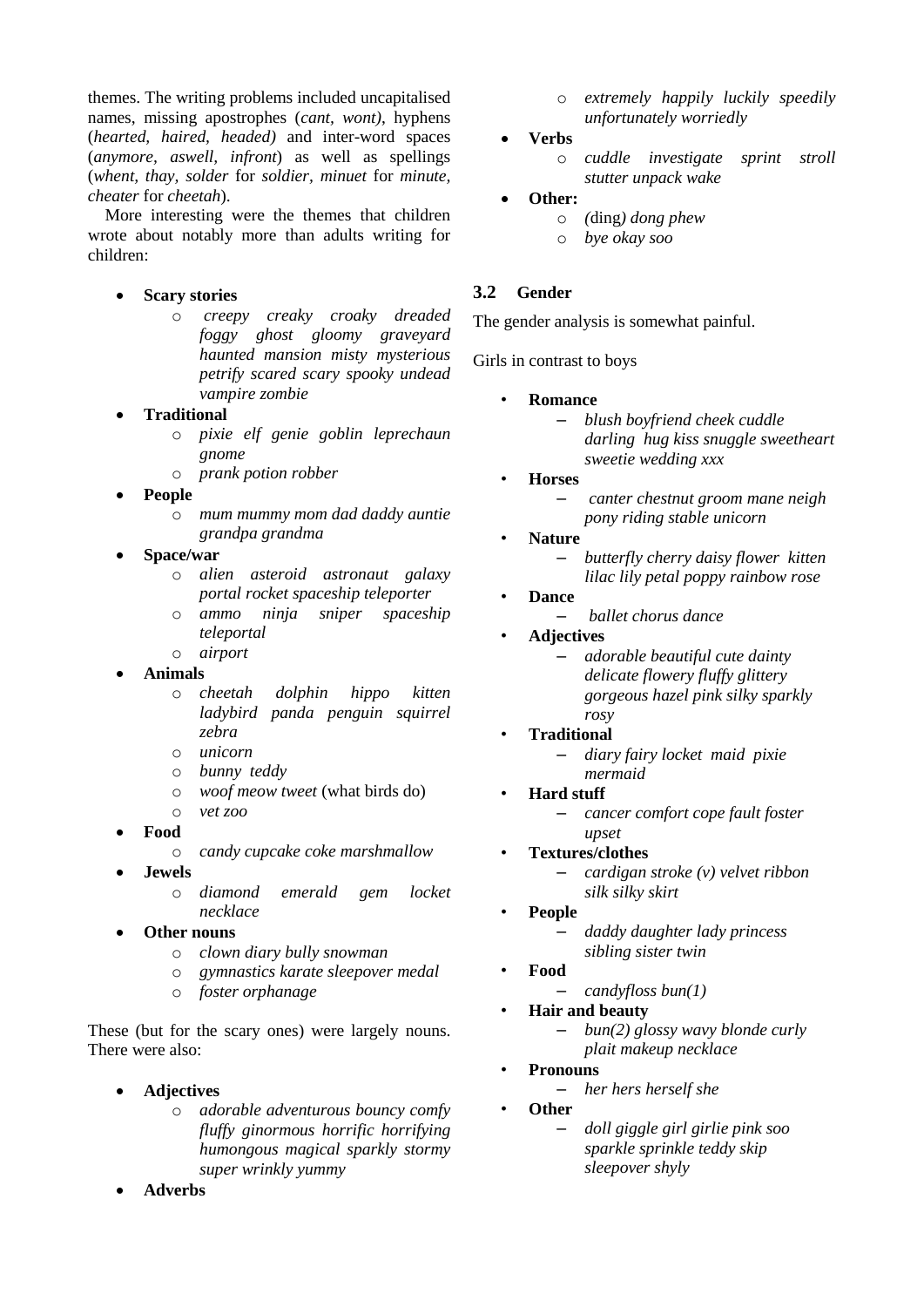Boys in contrast to girls:

- **Fighting**
	- *aim ambush ammo armed armor armored army arrow assassin assassinate assault attack base battle blast bullet bunker cannon captain chopper civilian cockpit combat commander defend defender defense destroy device engine explosion explosive fighter fireball fuel general grenade guard gun gunfire helicopter helmet himself knight laser launch launcher leader league machine military missile mission nuclear opponent parachute patrol pilot pistol radar rifle robot scout sergeant shield shoot shot shotgun smash sniper soldier spear survivor sword system tank target teleport temple terrorist troop warrior weapon*
- **Sport**
	- *football footballer goal goalkeeper penalty player ref referee score squad stadium striker tackle team training*
- **Other**
	- *himself galaxy teleport zombi*e

# **3.3 Age**

We divided the authors into three bands: up to eight, nines and tens, and 11+, and found the keywords of each age group in contrast to the remainder.

### **Up to 8**

- **Fairy stories**
	- o *once upon magic end happily castle fairy adventure magical king princess spell wand queen palace*
- **Other adjectives**
	- o *naughty sunny sad sparkly lovely excited shiny friendly*
- **Food**
	- o *cake party chocolate eat yummy tea*
- **Pirates**
	- o *pirate cave dragon treasure*
- **Other**
	- o *dinosaur swim play pet lot*
- **9 and 10**
	- **Reporting verbs**
		- o *mumble moan yell stammer shout agree exclaim sneak boom*
	- **-ly adverbs**
- o *suddenly excitedly sadly loudly angrily extremely luckily*
- **Scary adjectives** o *dusty gloomy spooky*
- **Other adjectives** 
	- o *gigantic exciting famous ugly colossal annoying enormous cute bore sunny super lovely brilliant*
- **Nouns** 
	- o *alien cage robot rope potion lightning ginger breakfast adventure mansion lady mum hamster sword ship portal*
- **Other** 
	- o *meanwhile later bye once hello yes zoom*

# **11+**

- **Body parts**
	- o *blood body cheek eye face fear hand heart shoulder throat*
	- **Body/mind functions** 
		- o *breath feeling memory mind pain smile sweat tear thought*
	- **Abstract nouns** 
		- o *darkness death echo force life murder silence soul word*
	- **Atmospherics** 
		- o *alone cold dead pale silent slowly wind*
	- C**onnectives** 
		- o *against almost since though within yet*
	- **Verbs** 
		- o *die feel glance lie fill seem sense stand stare*
- **Romance**
	- o *figure woman*

### **Pronouns**

o *myself nothing*

The steps from childhood towards adolescence are vividly shown. The  $11+$  keywords (deeply indebted, we suspect, to the Twilight novels) scarcely need commentary, so loud do they sing of teenage concerns. The two pronouns which have made it into the list – *myself, nothing –* sum up all by themselves the agony of being a teenager.

 Less obvious, and more intriguing, are the clusters of reporting verbs and –ly adverbs that the nines and tens use, and the adjectives, in the younger two age groups, switching to connecting words amongst the 11+s. They may relate to the National Curriculum, and story-telling techniques that children are taught at particular stages.